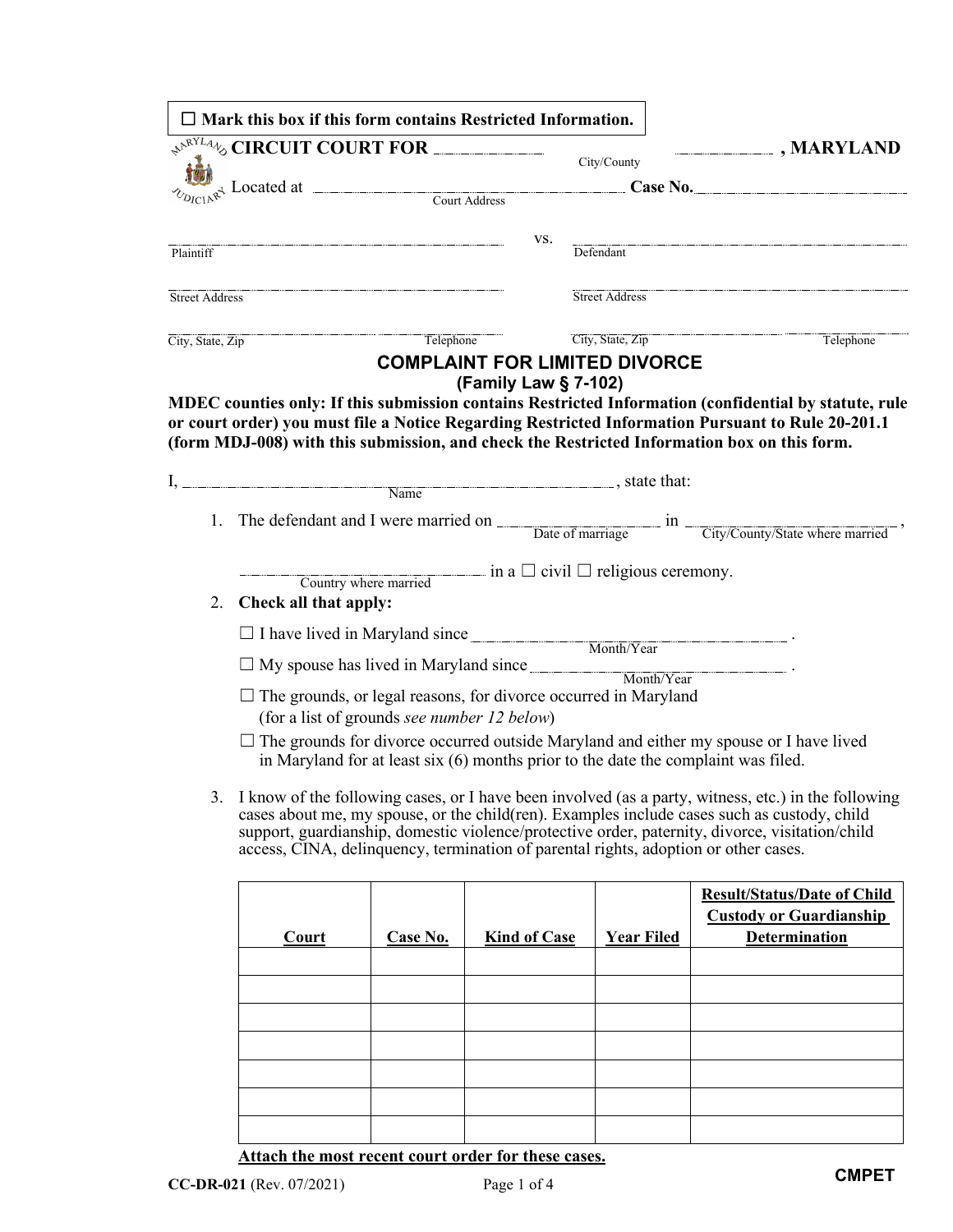Case No.

## 4. **Children** *(check one):*

☐ We have no children together **(***skip to number 10***)**.

 $\Box$  My spouse and I are the parents of the following child(ren).

| Name | <br>Age | Name | Age         |
|------|---------|------|-------------|
| Name | Age     | Name | Age         |
| Name | Α σe.   | Name | $\alpha$ oe |

5. I know of the following people, who are not parties to this case, who have physical custody of, or claim rights of legal custody, physical custody, or visitation/child access with the minor child(ren).

| <b>Name</b>                                        | Current address |
|----------------------------------------------------|-----------------|
| Name                                               | Current address |
| Name                                               | Current address |
| The minor $child($ non) our<br>partly $livo(s)$ et |                 |

- 6. The minor child(ren) currently live(s) at  $\equiv$ with . Name **Address**
- 7. The minor child(ren) has/have lived in Maryland for at least six (6) months  $\Box$  yes  $\Box$  no. In the past five (5) years the minor child(ren) have lived in the following places with the following persons:

| <b>Time Period</b> | <b>Address</b> | <b>Name(s) and Current</b><br><b>Address of Person(s) with</b><br>whom Child(ren) Lived |
|--------------------|----------------|-----------------------------------------------------------------------------------------|
|                    |                |                                                                                         |
|                    |                |                                                                                         |
|                    |                |                                                                                         |
|                    |                |                                                                                         |
|                    |                |                                                                                         |
|                    |                |                                                                                         |

8. It is in the best interest of the minor child(ren) that I have **(***check one selection from each line***):**

 $\Box$  joint  $\Box$  primary physical custody (parenting time) of

 $\Box$  joint  $\Box$  sole legal custody (decision-making authority) of Name(s) of child(ren)

 $\Box$  visitation (child access or parenting time) with  $\overline{\text{Name(s) of child}(\text{ren})}$ 

Name(s) of child(ren)

.

.

.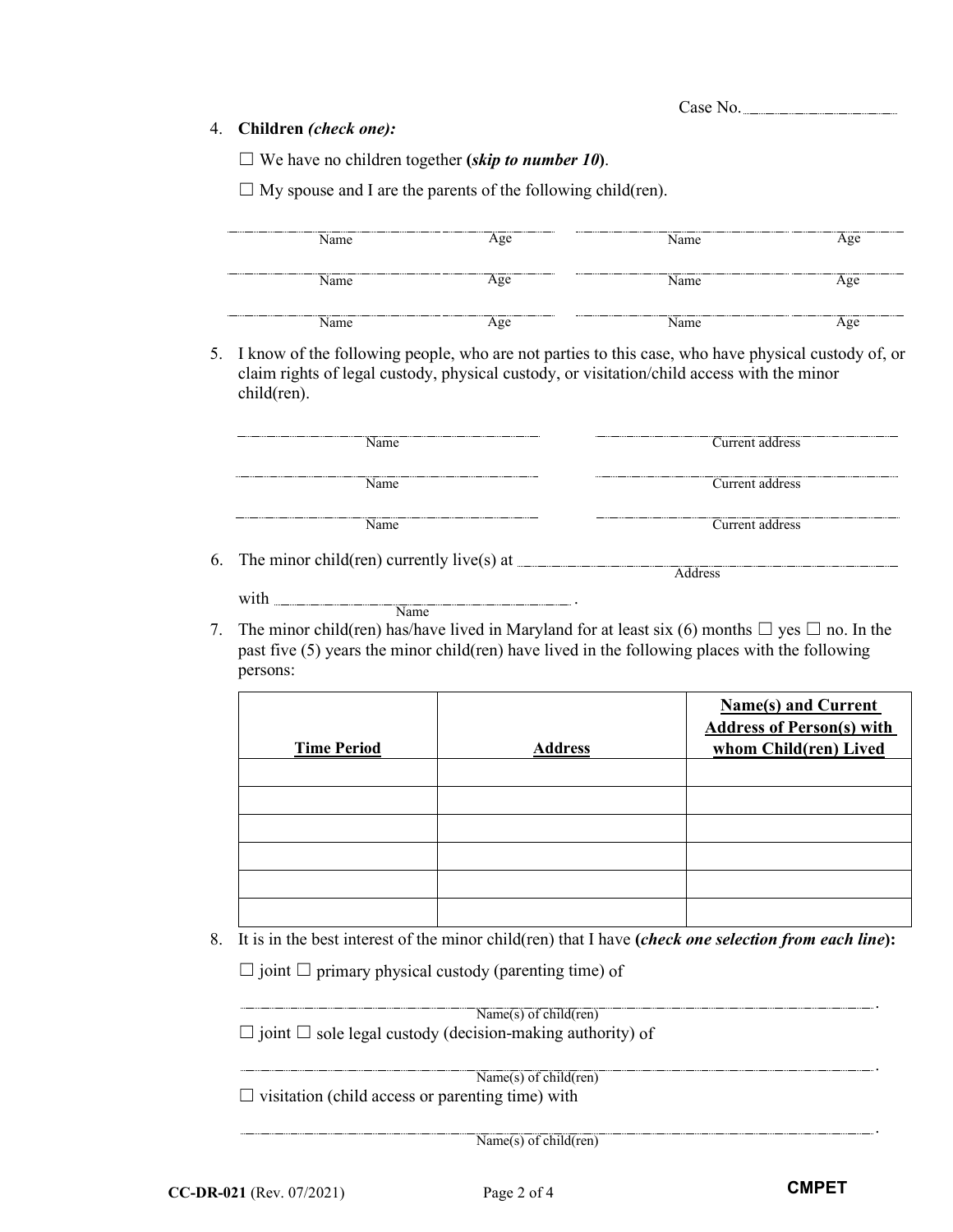|  | nse No. |
|--|---------|
|--|---------|

| My spouse and I (check one): |  |  |  |
|------------------------------|--|--|--|
|------------------------------|--|--|--|

- $\Box$  have agreed on a parenting plan(s) that we believe is/are in the best interest of the minor child(ren). **Attach your signed parenting plan agreement.**
- $\Box$  have not agreed on a parenting plan(s). *See: Maryland Parenting Plan Instructions (CC-DRIN-109) and Maryland Parenting Plan Tool (CC-DR-109).*

## 9. **Child support (***check one***):**

 $\Box$  I am asking for child support and/or health insurance for the minor child(ren). **If you and your spouse's combined gross monthly income (not take home pay) is \$15,000 or less, attach Financial Statement (Child Support Guidelines) (CC-DR-030); if the combined gross monthly income is more than \$15,000, attach Financial Statement (General) (CC-DR-031).**

 $\Box$  Child support has been established:

 $\Box$  in a separate court case, Case No.  $\Box$  in  $\Box$ 

. Attach a copy of the most recent order if available. County and State

 $\Box$  in the Office of Child Support, Case No.  $\Box$ 

 $\Box$  I am not asking for child support and/or health insurance for the child(ren) at this time because

10. **Alimony:**  $I \square$  am  $\square$  am not seeking alimony because

## **Attach a General Financial Statement (Form CC-DR-031) if you want Alimony.**

11. **Marital Property:** (*You do not have to complete this section if you are not asking the court to make decisions about your property. However, if you do not complete this section, the court may be barred from making decisions about certain property.)*

My spouse and/or I have the following property **(***check all that apply***):**

☐ House ☐ Furniture

 $\Box$  Bank account(s) and investment(s)  $\Box$  Family Use Personal Property

- 
- $\Box$  Motor vehicle(s) □ Other:
- 12. My grounds (legal reasons) for a limited divorce are *(you may check more than one)***:**

☐ **Cruelty/Excessively Vicious Conduct Against Me and/or my Minor Child(ren)** - My spouse has persistently treated me or my minor child(ren) cruelly and/or has engaged in excessively vicious conduct rendering continuation of the marital relationship impossible if I am to preserve my health, safety, and self-respect.

□ **Actual Desertion -** On or about Month/Date/Year, my spouse, without just cause or

reason, abandoned and deserted me, with the intention of ending our marriage. This abandonment has continued without interruption up to and including the time of filing of this complaint.